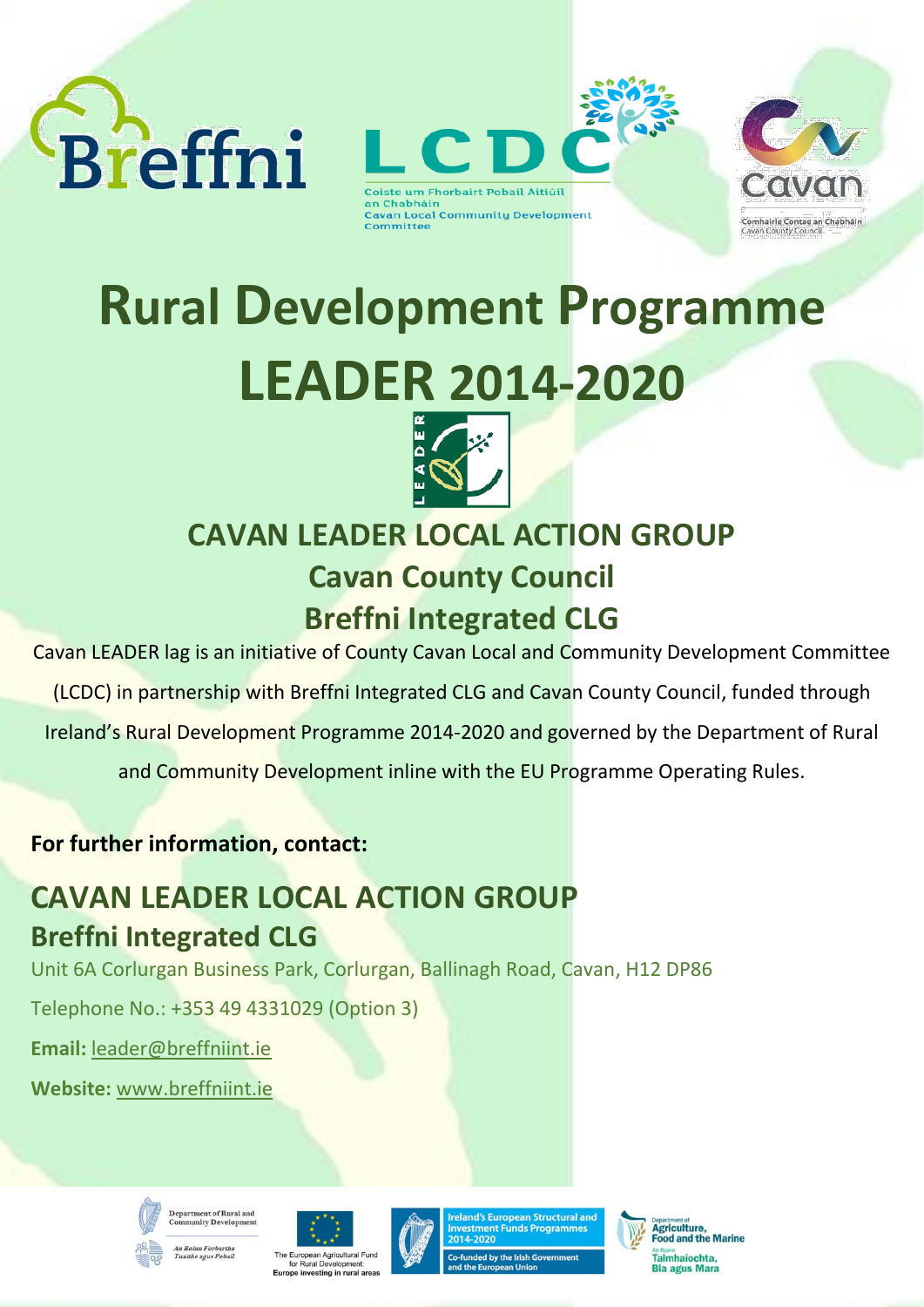# **GRANT AID**

- €8,522,285.84 has been allocated to County Cavan for LEADER 2014-2020.
- Rates of aid for commercial type projects is up to 50% to a maximum of  $E200k$ .
- Rates of aid for community type projects is up to 75% to a maximum of  $\epsilon$ 200k (under the sub-theme Basic Services for hard to reach communities a community rate of up to 90% may be available).
- Analysis and Development rates of aid are up to 75% Private and 90% Community to a maximum of €30k.
- Rates of aid for Training is up to 100% to a maximum of €200k.

### **What is Eligible?**

Actions which link to the **LEADER themes** AND

which are included in the Local

Development Strategy for County Cavan

will be eligible for consideration for

funding.

# **Eligible LEADER THEMES & Sub-Themes**

#### **Theme 1: Economic Development, Enterprise Development, and Job Creation**

#### 1.1 Rural Tourism

| <b>Strategic Action 1.1.1:</b> | Sustainable development of new & existing outdoor/indoor<br>recreation/leisure tourism.                                  |  |
|--------------------------------|--------------------------------------------------------------------------------------------------------------------------|--|
| <b>Strategic Action 1.1.2:</b> | Heritage site preservation renovation & support for events with a<br>tourism/cultural/heritage focus                     |  |
| <b>Strategic Action 1.1.3:</b> | Support for specialised tourism initiatives including capital, marketing<br>and equipment.                               |  |
| <b>Strategic Action 1.1.4:</b> | Support the development of new and existing angling facilities<br>(including marketing, fishing festivals and branding.) |  |
| <b>Strategic Action 1.1.5:</b> | Support for sustainable tourism accommodation units & facilities.                                                        |  |
| <b>Strategic Action 1.1.6:</b> | Tourism training initiatives in: ICT, marketing, financial management,<br>E-commerce, tour guides & gillies.             |  |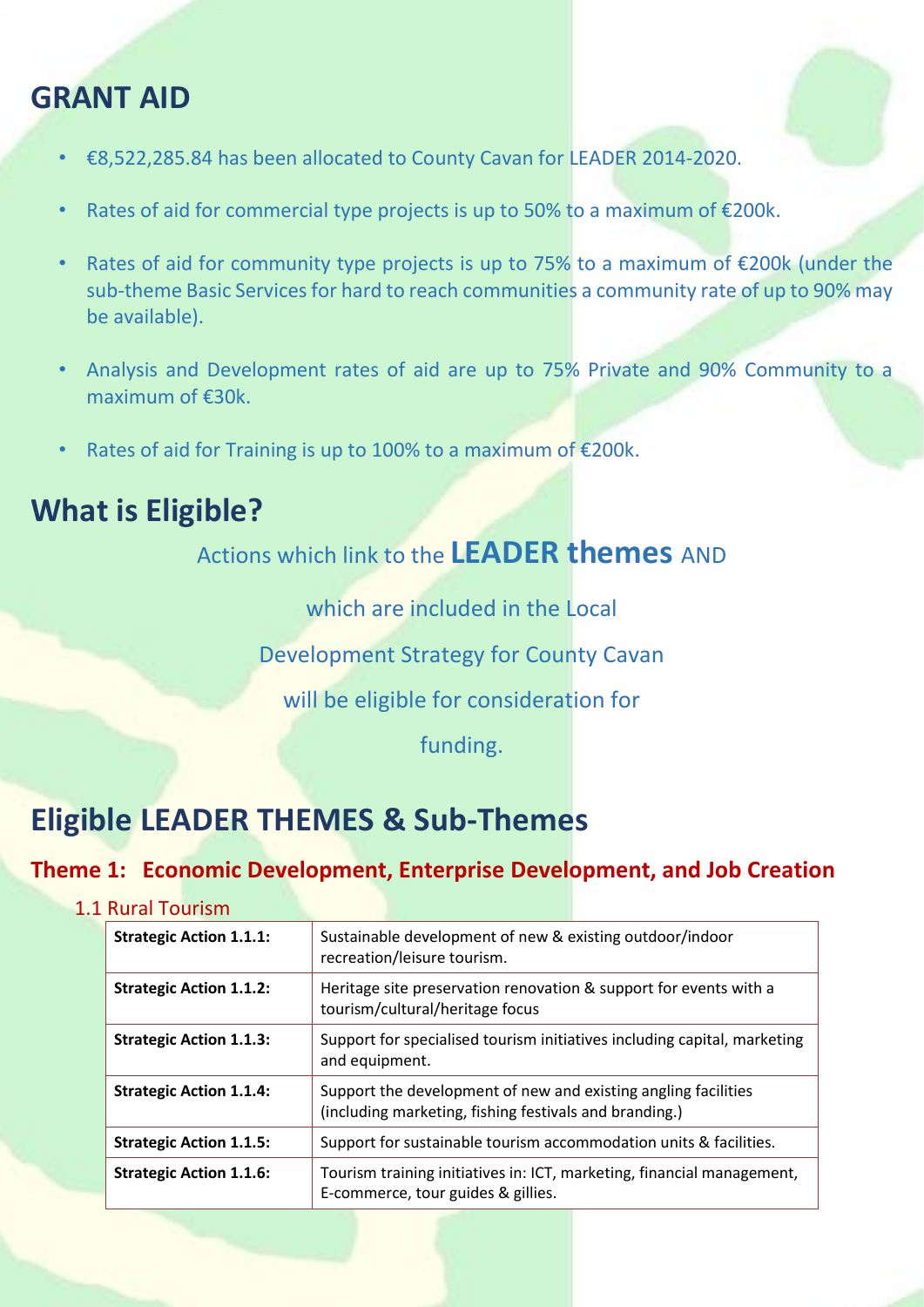#### 1.2 Enterprise Development

| <b>Strategic Action 1.2.1:</b> | Capital, marketing and A&D support for start-up or existing enterprise<br>including the purchase of equipment. |  |
|--------------------------------|----------------------------------------------------------------------------------------------------------------|--|
| <b>Strategic Action 1.2.2:</b> | Provision of Enterprise Space for Business Development.                                                        |  |
| <b>Strategic Action 1.2.3:</b> | Support for relevant training initiatives in relation to enterprise.                                           |  |
|                                |                                                                                                                |  |

#### 1.3 Rural Towns

| <b>Strategic Action 1.3.1:</b> | To support the enhancement and sustainable renewal of towns in the<br>County                                          |
|--------------------------------|-----------------------------------------------------------------------------------------------------------------------|
| <b>Strategic Action 1.3.2:</b> | Address training needs for communities specific to Rural Towns.                                                       |
| <b>Strategic Action 1.3.3:</b> | Capital, marketing and analysis and development support for<br>recreational facilities and the purchase of equipment. |
| <b>Strategic Action 1.3.4:</b> | Development & promotion of unique social events, festivals &<br>activities in rural towns.                            |

#### 1.4 Broadband

| Strategic Action 1.4.1:        | Support for access to reliable and high-speed broadband. |  |
|--------------------------------|----------------------------------------------------------|--|
| <b>Strategic Action 1.4.2:</b> | Support training programmes in ICT                       |  |

#### **Theme 2: Social Inclusion**

#### 2.1 Provision of basic services targeted at hard to reach communities

| <b>Strategic Action 2.1.1:</b> | Construction and upgrading of new and existing community, sporting<br>& recreational facilities.                  |  |
|--------------------------------|-------------------------------------------------------------------------------------------------------------------|--|
| <b>Strategic Action 2.1.2:</b> | Training initiatives to help remove barriers for those in hard to reach<br>communities.                           |  |
| <b>Strategic Action 2.1.3:</b> | <b>Transport and Access.</b>                                                                                      |  |
| <b>Strategic Action 2.1.4:</b> | Rural Services.                                                                                                   |  |
| 2.2 Rural Youth                |                                                                                                                   |  |
| <b>Strategic Action 2.2.1:</b> | Support new & existing community youth sports & recreation facilities<br>including the purchase of new equipment. |  |
| <b>Strategic Action 2.2.2:</b> | Youth specific training programmes.                                                                               |  |
|                                |                                                                                                                   |  |

#### **Theme 3: Rural Environment**

#### 3.1 Protection and sustainable use of water resources

**Strategic Action 2.2.3:** Youth Development Initiatives.

| <b>Strategic Action 3.1.1:</b>                                                            | Rain water harvesting projects.          |  |
|-------------------------------------------------------------------------------------------|------------------------------------------|--|
| <b>Strategic Action 3.1.2:</b>                                                            | <b>Water Source Protection Projects.</b> |  |
| <b>Strategic Action 3.1.3:</b><br>Training in water resource conservation and protection. |                                          |  |

#### 3.2 Protection and improvement of local biodiversity

| Strategic Action 3.2.1: | Support for the creation of biodiversity projects. |
|-------------------------|----------------------------------------------------|
|-------------------------|----------------------------------------------------|